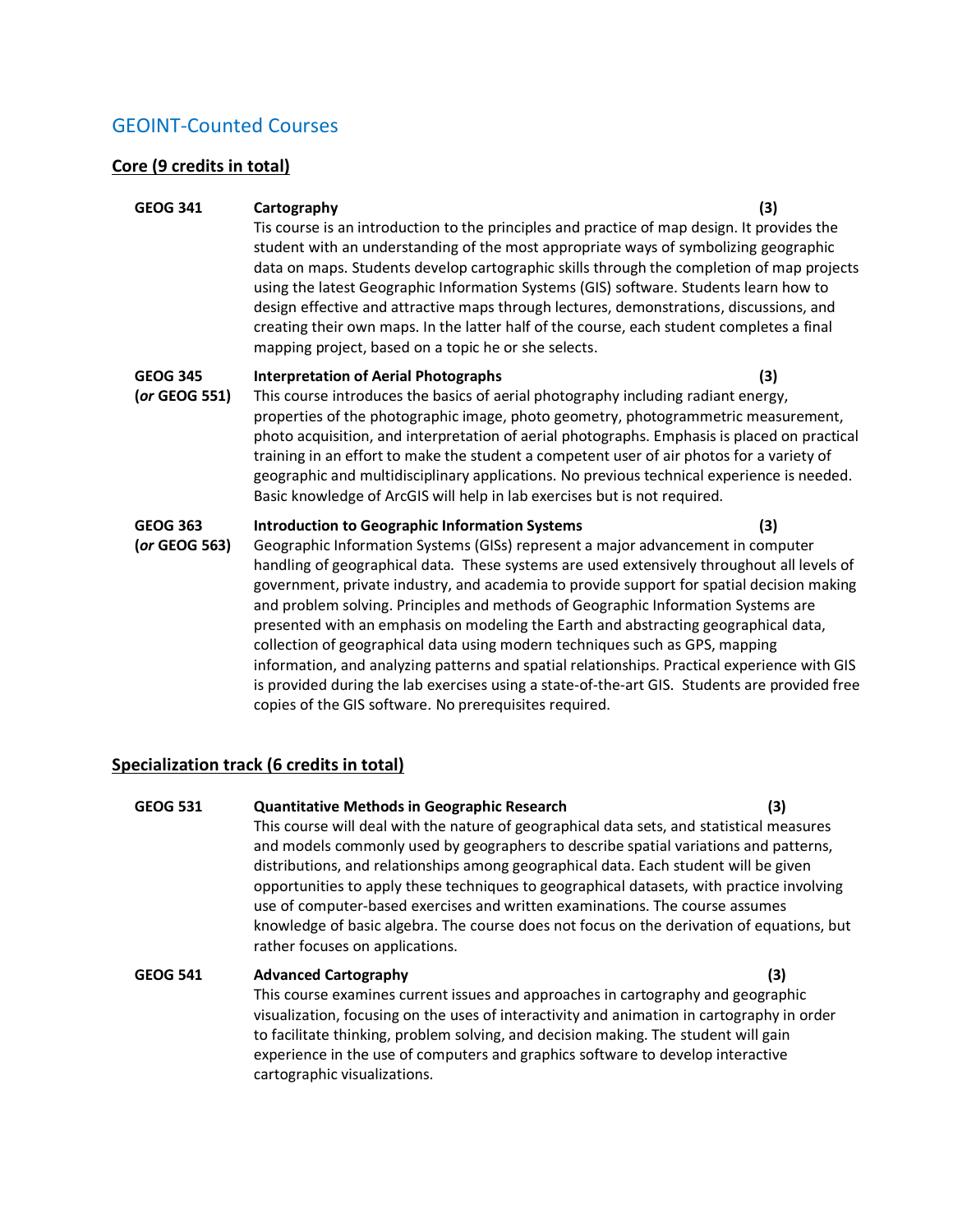#### **GEOG 551 Principles of Remote Sensing (3)**

This course introduces the fundamental concepts about remote sensing of environment with airborne and satellite systems. Topics include: 1) basics of electromagnetic radiation interacting with earth surfaces; 2) technical backgrounds of image acquisition and common satellite systems; 3) Earth observations with multi-spectral, thermal, LiDAR, and Radar remote sensing; and 4) example applications of remote sensing in vegetation, water, soil and urban developments. Knowledge of photo interpretation (GEOG345) is preferred but not required. Lab exercises are provided to enhance students' understanding of remote sensing based upon analog and visual image processing. The commercial image processing software, Erads/Imagine, will be introduced.

**GEOG 552 LiDARgrammetric and Photogrammetric Digital Surface Mapping (3)** The purpose of the course is to present concepts and approaches for mapping the Earth's terrain and vegetative surface from photogrammetric and lidargrammetric technologies. Both technologies are state-of-the-art in practical applications. The goal of each approach is to correctly determine the geographic position (in x-y-z) of surface features. Both technologies use fundamental algebraic approaches for determining position. Photogrammetry is fundamentally based on stereography while lidargrammetry is based on position from trilateration of visible/infrared light. Each week, the concepts and methods using LiDAR will be presented and discussed. Laboratory assignments will then require students to apply these approaches to imagery and data for mapping the location of elevation, vegetative, and buildings. Graduate students will conduct an independent final project using either lidargrammetric methods.

#### **GEOG 554 Spatial Programming (3)**

How to find the centroid, perimeter, or area of a polygon? How can the system tell that two geographical features overlap each other? How to develop your own algorithms to extract information from spatial data? How to automate a series of tasks to solve a complex spatial problem? This course addresses these fundamental spatial questions from a programming perspective. With this course, students will be able to 1) develop fundamental programming skills with Python by working with spatial data in the context of GIS, 2) gain practical experience in designing and developing tools to solve specific spatial problems by programming with ArcGIS and other spatial packages, and 3) understand the principles of popular GIS data models and algorithms, and the internal operations of GIS software. Prior experience with programming languages such as Python, Java, C++, Perl and VBA is helpful but not required. Hands-on programming exercises will be accompanied with most of the lectures to help students gain programming experience as well as enhance the understanding of discussed concepts/techniques.

#### **GEOG 563 Advanced Geographic Information Systems (3)**

This course covers the technical and conceptual bases of Geographic Information Systems. This includes how GIS is used to perform spatial analysis, analysis of networks, incorporation of remote sensing data, and three-dimensional surfaces. An integral part of this course is the extensive experience students gain using an operational geographic information system. This experience allows the exploration of theoretical topics presented as well as examination and formulation of real-world applications areas as diverse as real estate, crime analysis, environmental protection.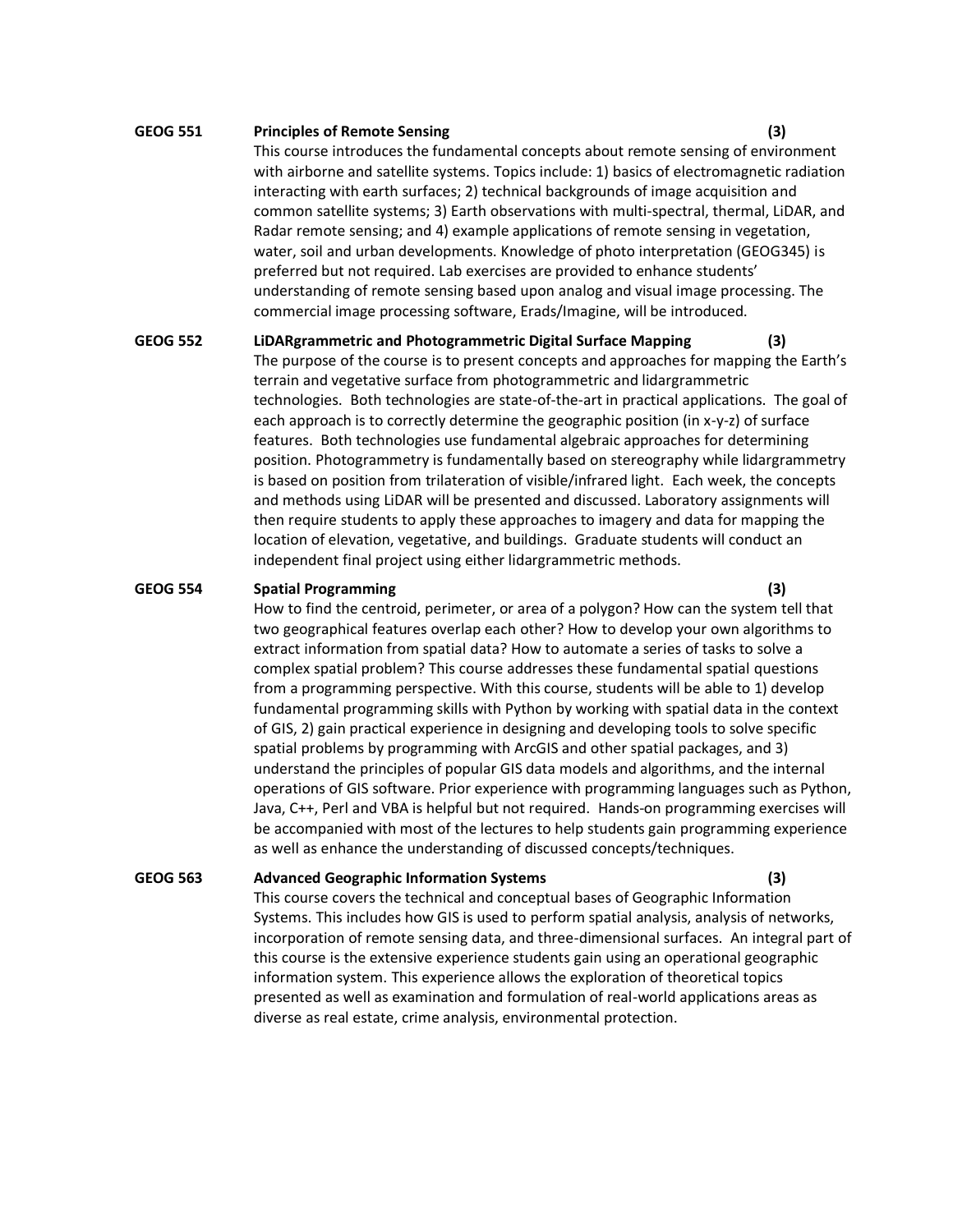#### **GEOG 564 GIS Based Modeling (3)**

The purpose of the course is to present geographical and temporal modeling concepts using GIS modeling languages and techniques. Practical laboratory experience with stateof-the-art software and hardware will be used. Material covered will include the cartographic modeling language concepts by Tomlin, deterministic and statistical models, coupled/embedded approaches for modeling implementations, and calibration/validation techniques. By the end of the course, students should be able to make informed decisions about the appropriate conceptual model, scale of analysis, and GIS implementation strategy for geographical modeling problems. Students will also be able to implement a variety of embedded models using ArcGIS and python/Model Builder. Application examples in the course includes physical processes (e.g. hydrology, toxic-releases, flora mapping, animal behavior) and human-environment interaction (e.g. hazards, facility siting, accessibility, attitudes-behavior). Students entering this course should have the equivalent of an introduction to GIS course and some experience with a scripting language (e.g. HTML, javascript, python).

#### **GEOG 565 GIS Databases and Their Use (3)**

This course is to present the concepts and approaches for representing, maintaining, and analyzing geographic data in a geographic information system (GIS) **database**. Students will create and use GIS databases in desktop and web-site implementations. Real-world examples of government and commercial applications will be often used. First, a review of the fundamental GIS data models is presented. The creation, storage, and maintenance of geographic data in the context of a relational database management context are covered. The use of a database extender for creating/accessing GIS data in the relational database is introduced. The remainder of the course is devoted to the practice of exploiting common framework geospatial data. Each week, the concepts and implementation methods will be discussed, followed by laboratory assignments that will require students to apply these approaches to GIS applications.

# **GEOG 575 Digital Techniques and Applications in Remote Sensing (3)** This course is about information extraction and land use/land cover (LULC) mapping with remote sensing imagery. Emphasis is placed on computer-assisted digital image processing, including image radiometric/atmospheric/geometric correction, spatial and spectral transformation, land use/land cover classification, and change detection. Via lectures, hands-on exercises and class projects, students will gain marketable skills of geospatial applications in agricultural, environmental, forestry, wetland and urban/transportation studies. **Pre-requisite**: GEOG 551 or instructor consent.

# **Elective (3 credits, 300+, to be approved).**

Spatial data analysis has to be involved in the course. Selected from the following areas:

- Computational and analytical methods (*Statistics, Computer Science, programming, Math, etc.*)
- Political and cultural studies (*Political Science, International Studies, Human and Regional Geography, etc.*)
- Visualization and data representation (*Geo-visualization*)
- Natural Sciences and resource managements (*Geology, Marine Science, Environmental Science, Environmental Studies, etc.*)